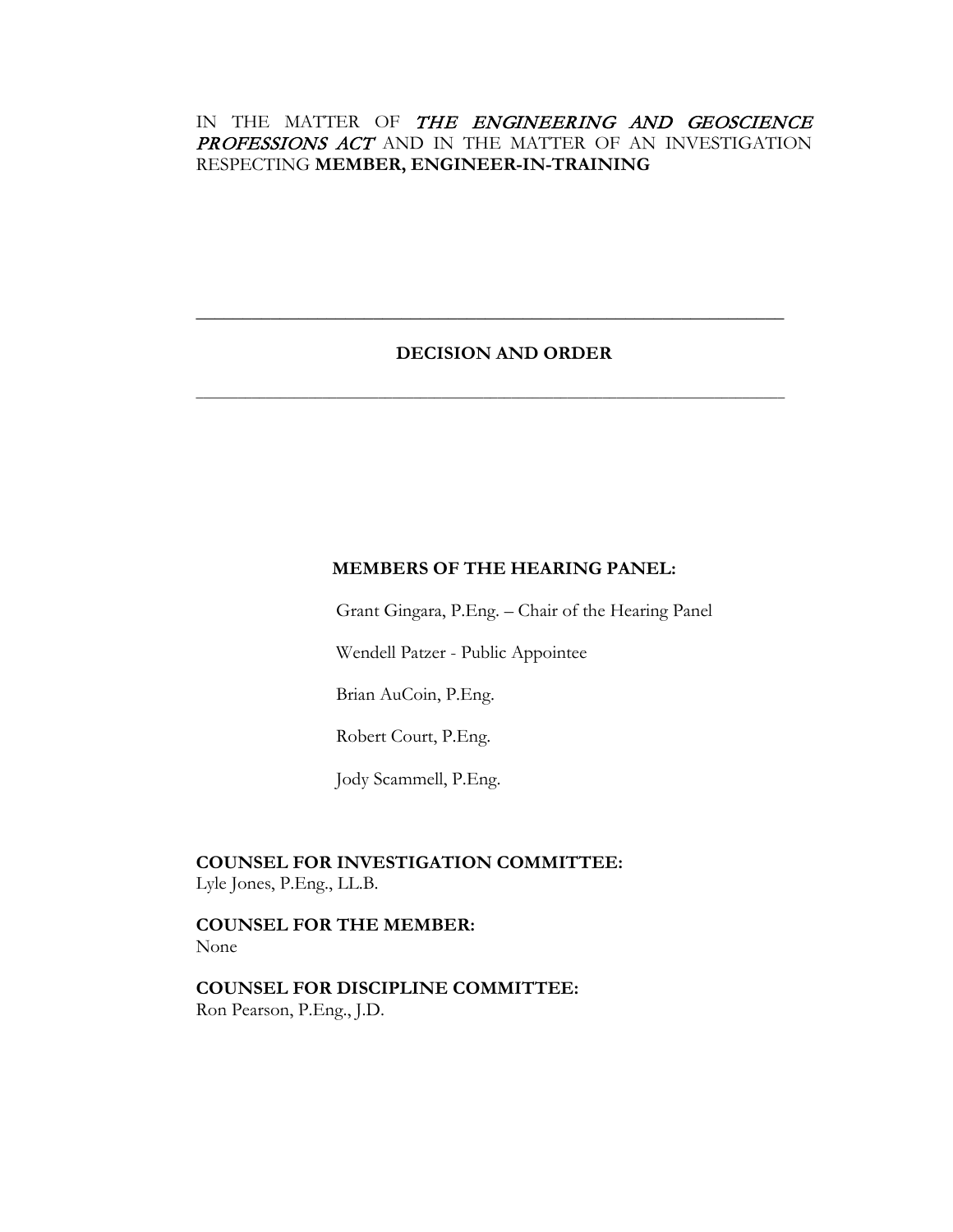**REPORT OF THE HEARING PANEL APPOINTED AND EMPOWERED BY THE DISCIPLINE COMMITTEE OF THE ASSOCIATION OF PROFESSIONAL ENGINEERS AND GEOSCIENTISTS OF SASKATCHEWAN PURSUANT TO SECTIONS 33, 34, AND 35 OF** THE ENGINEERING AND GEOSCIENCE PROFESSIONS ACT **(HEREIN REFERED TO AS "THE ACT"), AND SECTION 22(4) OF** THE ENGINEERING AND GEOSCIENCE PROFESSIONS REGULATORY BYLAWS, 1997 **(HEREIN REFERED TO AS "THE BYLAWS"), TO HOLD A HEARING INTO THE CONDUCT OF MEMBER, ENGINEER-IN-TRAINING**

### **The Complaint**

The following complaint was made by the Investigation Committee of the Association of Professional Engineers and Geoscientists of Saskatchewan (herein known as "*the Association"*) with respect to the conduct of **MEMBER, Engineer-in-Training**

### Count 1:

**MEMBER, Engineer-in-Training** was alleged to have been caught cheating on the professional practice exam during the May 27, 2017 sitting, contrary to subsection 20(1) of The Bylaws*.*

#### **Particulars**

The written memo from the invigilator to the Chair of the APEGS Professional Practice Exam Committee states "At the sitting of the Association of Professional Engineers and Geoscientists of Saskatchewan Principles of Professional Practice Exam held in Regina on Saturday, May 27, 2017 (9am – 12 noon, Queensbury Convention Centre, Evraz Place), a candidate was caught cheating on the exam." The candidate is identified in the memo as **MEMBER, Engineer-in-Training**, APEGS applicant ####### on the exam sign in sheets.

#### **The Discipline Committee**

The Discipline Committee received a report from the Investigation Committee and appointed Grant Gingara, P.Eng., Wendell Patzer (Public Appointee), Brian AuCoin, P.Eng., Robert Court, P.Eng. and Jody Scammell, P.Eng. to constitute a Hearing Panel to hear the complaint against **MEMBER, Engineer-in-Training**.

### **The Discipline Hearing**

A notice of Discipline Hearing attached as Exhibit B was served to **MEMBER, Engineer-in-Training** pursuant to The Act and The Bylaws, with respect to the above complaint.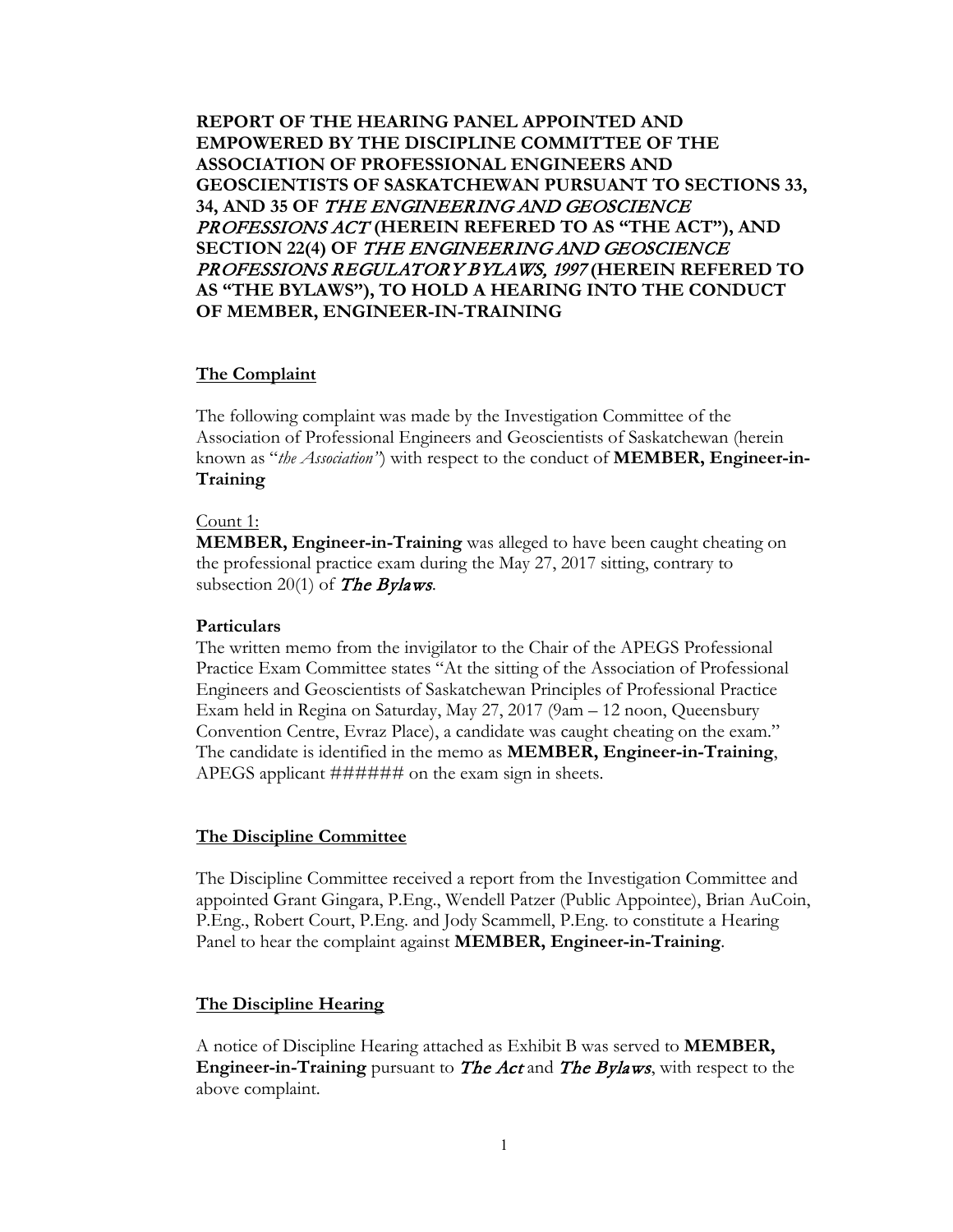The Discipline Hearing was convened at 10:00 am on October 31, 2018 at the DoubleTree Hotel and Conference Centre, 1975 Broad Street, Regina, Saskatchewan, Canada S4P 1Y2.

The Investigation Committee was represented by **Lyle Jones, P.Eng., LL.B** and **Chris Wimmer, P.Eng.** APEGS Director, Professional Standards.

**MEMBER, Engineer-in-Training** was present, did not have legal counsel and [represented [themself].

Royal Reporting Services Ltd. provided a court recorder, and the proceedings were recorded. The court recorder was **Tenaya Bodie**.

### **Evidence Presented to the Hearing Panel**

The following Exhibits were entered into evidence and are appended hereto:

- A. Report to the Discipline Committee from the Investigation Committee on File 33-17-04 dated August 8, 2018.
- B. Letter from Bob McDonald, P.Eng, Executive Director and Registrar, to **MEMBER, Engineer-in-Training** dated September 10, 2018 – Notice of Discipline Hearing.
- C. Memorandum October 31, 2018 to **MEMBER, Engineer-in-Training**, Investigation Committee Documents, including Acknowledgement of Service of Notice of Hearing, dated September 10, 2018.
- D. Joint Agreed Statement of Facts dated October 31, 2018, signed by Lyle Jones, P.Eng., LL.B., legal counsel for the Association Investigation Committee and **MEMBER, Engineer-in-Training**.
- E. Notice of Pre-Hearing Conference from Robert H. McDonald, P.Eng, Executive Director & Registrar, to **MEMBER**, **Engineer-in-Training** dated October 16, 2017.
- F. Email from the Chair of the Professional Practice Exam Committee to Chris Wimmer, P.Eng., providing the written complaint in the attachment which was a Memo dated May 30, 2017 to the Chair of the Professional Practice Committee from the staff support to the Professional Practice Exam Committee, Invigilator of the exam held May 27, 2017.
- G. Threshold Review Report dated June 26, 2017.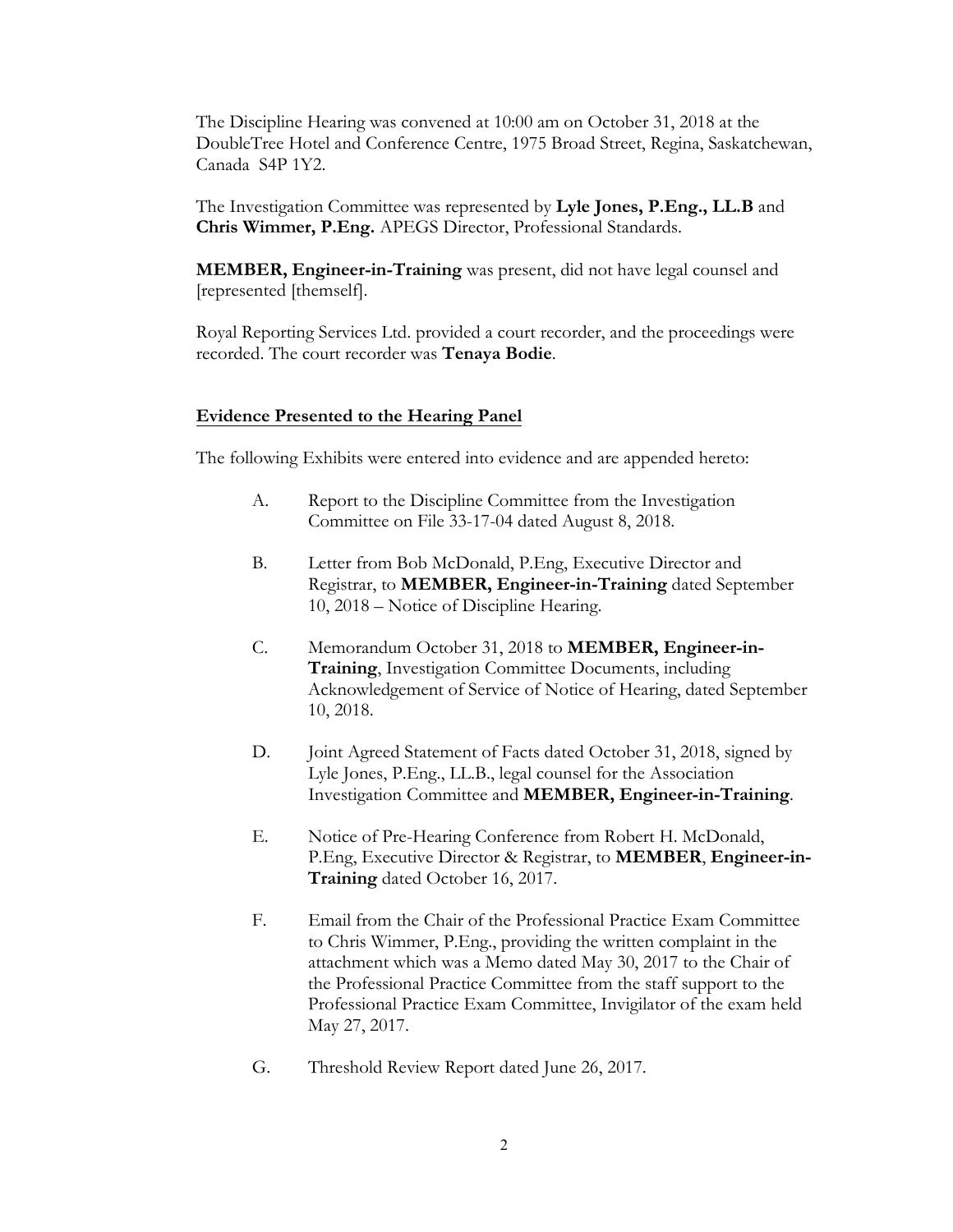- H. Certificate of APEGS Registrar re: Membership of **MEMBER, Engineer-in-Training** dated October 24, 2017.
- I. Letter dated July 22, 2017 to Chris Wimmer, P.Eng. from **MEMBER, Engineer-in-Training** admitting the allegation that [the member] used written notes during the Professional Practice Exam.
- J. Copy of Council motion No. 17-145:B passed December 1, 2017 extending registration of **MEMBER, Engineer-in-Training** as an engineer-in-training for two years from December 31, 2017 to December 31, 2019.

The Joint Agreed Statement of Facts contained an admission by the member of the conduct alleged for Count #1 and that such conduct constituted professional misconduct. The member acknowledged guilt to that count.

 The Hearing Panel considered the evidence entered by the parties in order to determine whether professional misconduct was proven within the meaning of The Act.

### **Summary of Evidence as Determined by the Hearing Panel**

The whole of the evidence available to the Hearing Panel was presented as Exhibits A to J, which included a Joint Agreed Statement of Facts (Exhibit D). These documents confirm the actions of **MEMBER, Engineer-in-Training** which are alleged by the Investigation Committee to constitute professional misconduct.

### **Analysis and Judgment**

Section 30 of **The Act** defines professional misconduct as follows:

"Professional misconduct is a question of fact, but any matter, conduct or thing, whether or not disgraceful or dishonorable, is professional misconduct within the meaning of this Act if:

- (a) it is harmful to the best interests of the public or the members:
- (b) it tends to harm the standing of the profession;
- (c) it is a breach of this Act or the Bylaws, or
- (d) it is a failure to comply with an order of the investigation committee, the discipline committee or council."

Further, Section 20(1) of **The Bylaws** states:

"All members and holders of temporary licences shall recognize this code as a set of enduring principles guiding their conduct and way of life and shall conduct themselves in an honourable and ethical manner, upholding the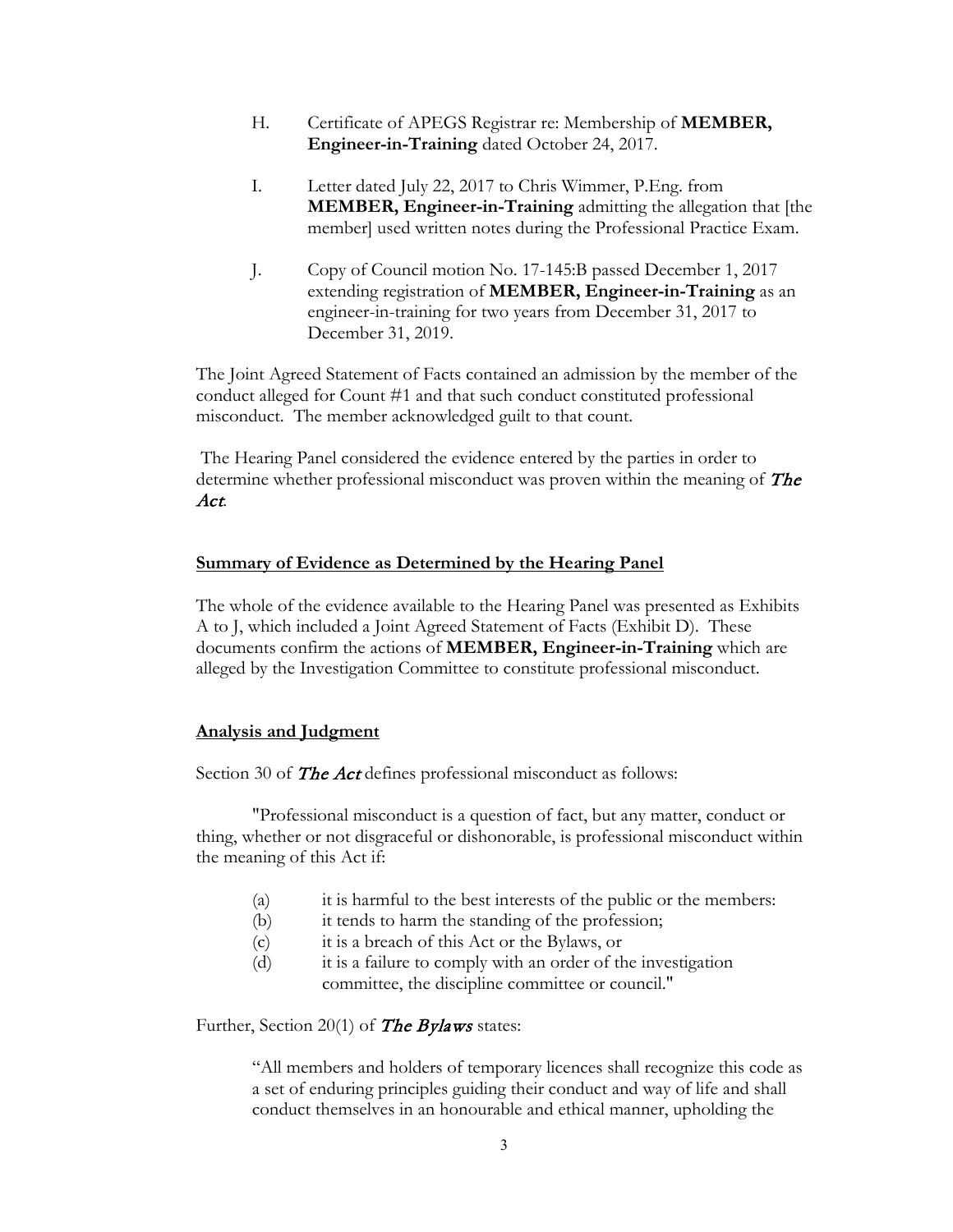values of truth, honesty and trustworthiness, and shall safeguard human life and welfare and the environment."

## **Deliberations**

The Hearing Panel considered the evidence presented in addition to the conduct admitted to by **MEMBER, Engineer-in-Training**. The Hearing Panel made a determination that **MEMBER, Engineer-in-Training** was in breach of Section  $20(1)$  of The Bylaws and this breach constituted professional misconduct as defined in Sections 30(b) of **The Act.** The decision of the Hearing Panel was rendered at the time of the hearing.

Shortly after the infraction had been detected, the exam invigilator asked the member to surrender the notes that [the member] had in the exam room. However, the notes were no longer available at that time. The Panel asked the member what was on the notes. [The member] indicated it was mostly spelling of complicated words. [The member] was concerned with getting a lesser grade for incorrect spelling.

The Investigation Committee and the member were asked for Submissions as to Disposition. The Investigation Committee provided a Submission as to Disposition. The member apologized for [the] mistake. [The member] indicated that [The member] did not have much money, is trying to find a job, is the [parent] of four children and that [The member] takes responsibility for the mistake.

## **Decision and Order**

In the Submission as to Disposition, the Investigation Committee cited Casey, *Regulation of Professions*, 2005 – Release 1, Section 14.2, Purposes of Sentencing, pages 14-5 to 14-9.

The Hearing Panel acknowledged that the fundamental principles of sentencing for Professional Misconduct is the protection of the public.

The Hearing Panel also considered the following factors when determining its sentence *iravity* of the offence;

- risk to public safety;
- specific deterrence of the member from engaging in further misconduct;
- general deterrence of other members of the profession;
- rehabilitation of the offender;
- punishment of the offender;
- denunciation by society of the conduct; and
- range of sentences in other cases.

The Hearing Panel also considered mitigating circumstances:

- member's age and experience;
- history of the member's professional conduct;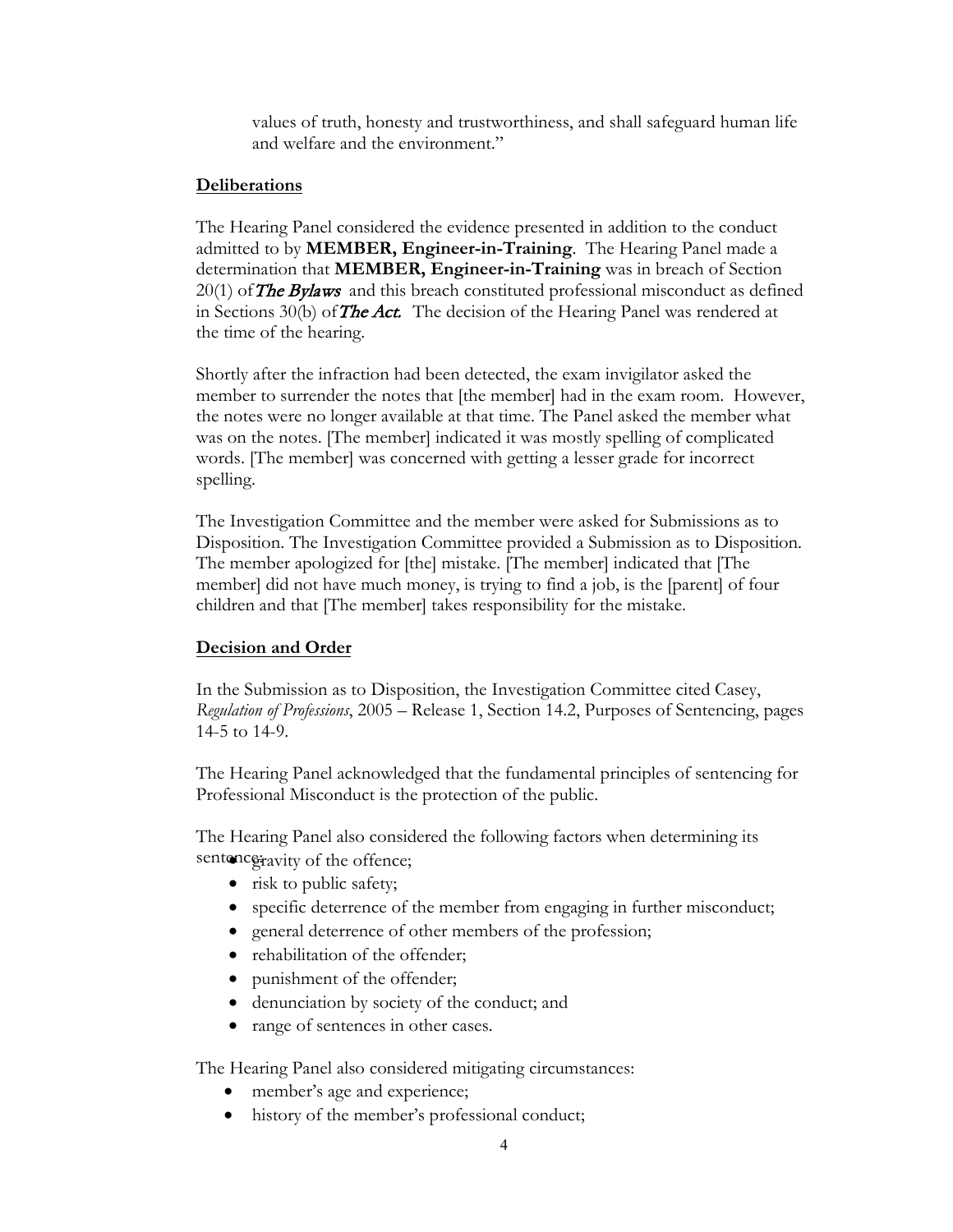- member's acknowledgement of responsibility;
- previous service history of the member; and
- member's good character.

The Hearing Panel wishes to make it clear that it considers cheating on the Professional Practice Exam to be an extremely serious form of professional misconduct. Such behaviour is corrosive to the high standards of integrity expected of professional engineers and professional geoscientists. However, in coming to its decision, the Hearing Panel placed more emphasis on education and rehabilitation than on punishment.

Having taken into account all of the above, the Hearing Panel made the following orders:

- 1. That **MEMBER, Engineer-in-Training** is hereby reprimanded for professional misconduct;
- 2. That **MEMBER, Engineer-in-Training** be ineligible to write the Professional Practice Exam and/or apply for registration with APEGS as a professional engineer until the examination provided in the Spring of 2019;
- 3. That **MEMBER, Engineer-in-Training** satisfactorily complete the "Working in Canada Seminar" offered by Engineers & Geoscientists British Columbia and provide proof of completion to the Registrar prior to attending the APEGS Law & Ethics Seminar and writing the Professional Practice Exam;
- 4. That as a condition of any application for registration with APEGS as a professional engineer, **MEMBER, Engineer-in-Training** attend the APEGS Law & Ethics Seminar prior to writing and passing the Professional Practice Exam;
- 5. That **MEMBER, Engineer-in-Training** must satisfactorily complete a competency assessment by completing Competency Categories 2 and 5 of the APEGS competency-based assessment system and the requirements set out therein prior to registration as a professional engineer. Competency Categories 2 and 5 are as follows:

**2. Communication** (minimum overall competence level: **3**) Key Competencies

- **2.1** Oral.
- **2.2** In writing.
- **2.3** Reading and comprehension.

## **5. Professional Accountability (Ethics & Professionalism)** (minimum

overall competence level: **3**)

Key Competencies

- **5.1** Work with integrity, ethically and within professional standards (Indicators: Comply with the Code of Ethics; Apply professional ethics in meeting corporate directives).
- **5.2** Demonstrate an awareness of your own scope of practice and limitations.
- **5.3** Understand how conflict of interest affects your practice.